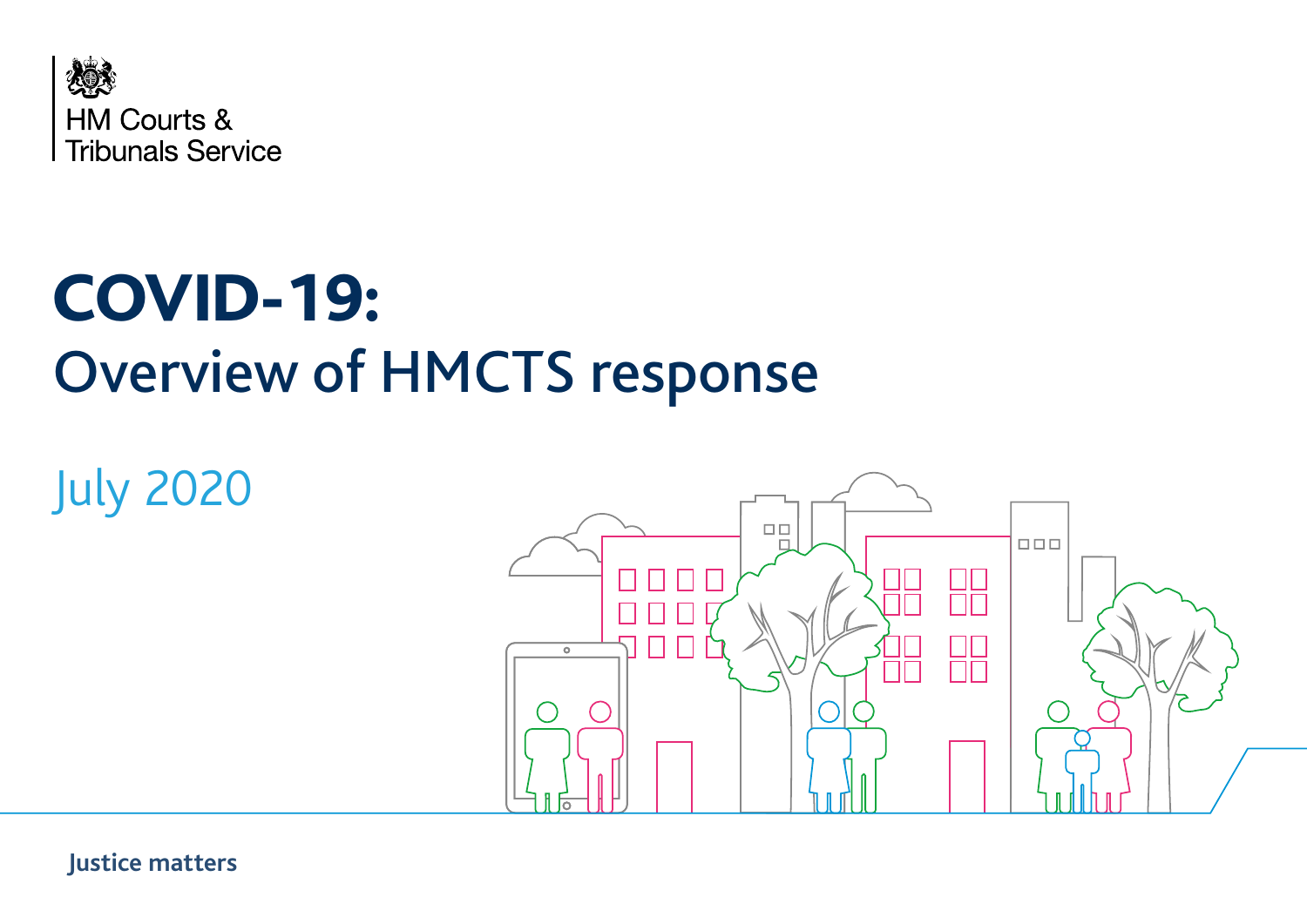#### **Contents**



HM Courts & Tribunals Service is an agency of the Ministry of Justice. It operates on the basis of a partnership between the Lord Chancellor, the Lord Chief Justice and the Senior President of Tribunals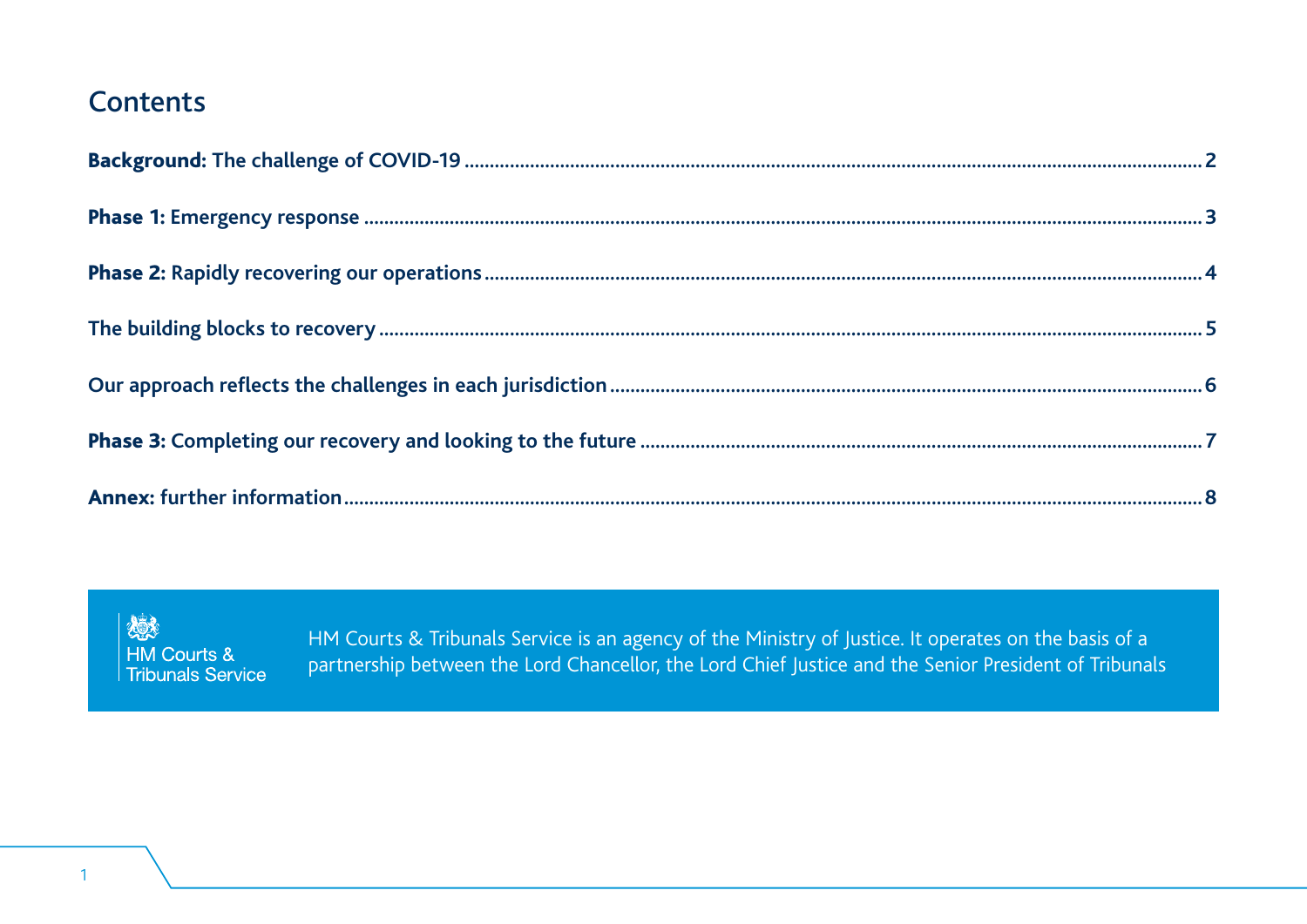#### <span id="page-2-0"></span>Background: The challenge of COVID-19

The Covid-19 pandemic has imposed unprecedented challenges on the justice system. It required rapid changes to ensure essential work continued, and we will need continued creativity and flexibility throughout our recovery.

In public statements in the early stages of the pandemic the Lord Chancellor, The Rt Hon Robert Buckland OC MP, and the Lord Chief Justice, The Rt Hon Lord Burnett of Maldon, said that it was of vital importance that the administration of justice did not grind to a halt as a result of the pandemic and the lockdown measures imposed to control it.

*"Our immediate aim is to maintain a service to the public, ensure as many hearings in all jurisdictions can proceed and continue to deal with all urgent matters"* [Lord Chief Justice, statement on 17 March 2020](https://www.judiciary.uk/announcements/coronavirus-update-from-the-lord-chief-justice/)

*"Despite an unprecedented public health emergency, the Prime Minister and I are clear that our courts across England and Wales have a critical role to play and should go on sitting."* [Lord Chancellor, statement on 18 March 2020](https://www.gov.uk/government/news/courts-during-coronavirus-pandemic-robert-buckland-statement)

Enormous efforts have been made across the justice system to make this happen, despite the constraints. As a result, our Courts and Tribunals have been able to sustain more work than most comparable jurisdictions elsewhere – many of which shut down almost entirely during lockdown.

We are already part-way through delivering the ambitious HMCTS Reform Programme ("Reform"). The vision for Reform is set out in [Transforming Our](https://assets.publishing.service.gov.uk/government/uploads/system/uploads/attachment_data/file/553261/joint-vision-statement.pdf)  [Justice System](https://assets.publishing.service.gov.uk/government/uploads/system/uploads/attachment_data/file/553261/joint-vision-statement.pdf), a joint statement by the Lord Chancellor, the Lord Chief Justice and the Senior President of Tribunals. The progress we have made to introduce online access to services through Reform has made a substantial difference in maintaining the operation of the courts and tribunals, enabling more work to continue where Reform is more advanced, and underlining the wider value of Reform in supporting a more resilient and adaptable service.

Judges, staff and our partners across the justice system have shown great creativity and resilience in designing and adopting new ways of working, including in running remote hearings. Audio and video technology has long played a part in courts and tribunals and has provided particular support during the coronavirus outbreak. We have increased the capacity of our existing systems, and introduced new capabilities.

As important as responding to the crisis in the immediate term is our recovery in the short- and medium-term. The challenges in doing so effectively are just as great, and our ability to run hearings and manage work throughout the Covid period will make a difference to people across the country who have cases that need to be heard so that they can secure justice. This document sets out our general approach to recovering, which will require continued collaboration and flexibility in the face of an unpredictable environment to operate in. Governance of our response to Covid-19 is ultimately through the HMCTS Board and final decisions are made by the Lord Chancellor, Lord Chief Justice and Senior President of Tribunals in line with their statutory responsibilities.

Looking to the future, we are committed to evaluating and learning from the steps we take. This will allow us to improve them while recovery is underway, and also to consider which measures we might take forward into longer term plans for the development of the courts and tribunals. As always, the interests of justice will lie at the heart of our approach.

This document provides an overview of HMCTS response to COVID-19 – we will publish more information on jurisdictional plans in coming weeks, and we will continue to publish MI performance data regularly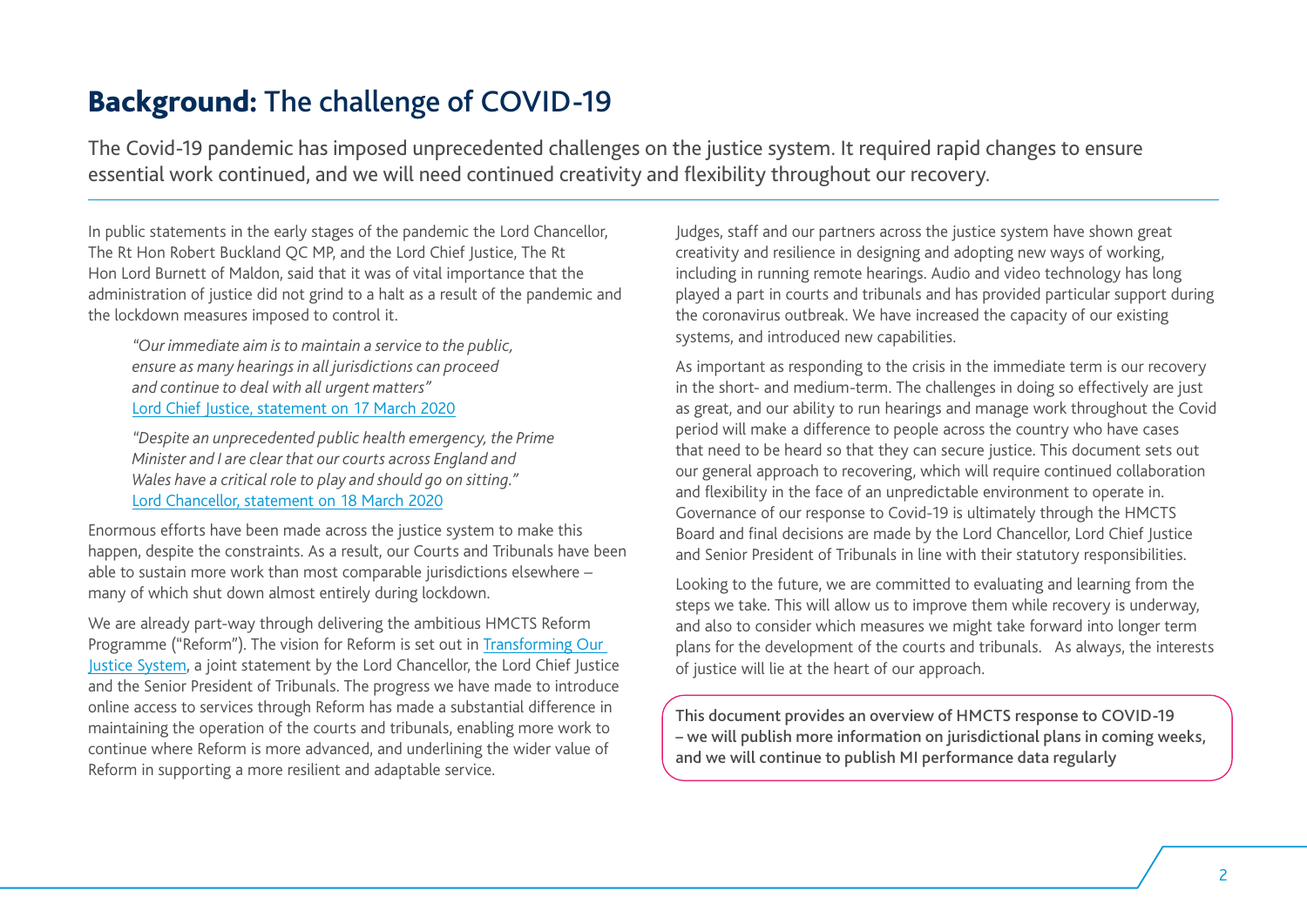#### <span id="page-3-0"></span>Phase 1: Emergency response

In March and April we put in a place a range of measures to protect court users, judges and staff, and to ensure essential work was carried out.

- We supported judicial decisions about **prioritisation of cases** and casetypes to make sure the most urgent and important cases could be heard. In the **criminal courts**, priority was given to hearings related to custody, detention and bail, and urgent applications for matters such as terrorism and domestic violence. **In the civil, family and tribunals jurisdictions**, urgent work included applications to suspend warrants of possession, injunctions and orders dealing with issues of care, abduction, emergency protection and debt, and also work on mental health, immigration bail and SSCS.
- At the end of March, **157 priority court and tribunal buildings were selected to be kept open for essential face-to-face hearings**. The other 124 other court and tribunal buildings were closed to the public and either kept open for judges, staff and representatives of agencies needed to support video and telephone hearings and progress cases without hearings ("staffed courts") or temporarily closed ("suspended courts").
- We rapidly expanded **audio and video technology** capability, enabling judges to conduct remote hearings to a far greater degree. We opened up Skype for Business functionality to allow it to be used for hearings, significantly increased our capacity for teleconferences using BTMeetMe and began the roll-out of the 'cloud video platform' (CVP).
- Throughout this period, **reformed services have continued online**, including **Social Security and Child Support (SSCS), Immigration and Asylum Chamber (IAC), Probate, Divorce and Online Civil Money Claims service**, for claims of up to £10,000. We have accelerated IAC reform so that 90% of all IAC appeals can be submitted and concluded online. We have also modernised fee taking and in some cases waived fees to support access to justice.
- **All frontline HMCTS staff and contractors were deemed essential workers**. We worked quickly to ensure all staff and contractors, particularly those in vulnerable categories had access to the right information and support. Additional laptops have been procured to enable more of our staff to work from home when this is possible for the role they carry out in line with government guidance. Rota working has been implemented across sites so that staff can socially distance while at work.
- We established **new forms of engagement with partners and stakeholders** to supplement existing arrangements. Routine forums with legal professional bodies and public user representatives moved online and have been supplemented by more regular and more focused engagement. This has enabled us to work collaboratively with partners across the justice system to adapt to new ways of working
- We've worked with the judiciary to **implement practice directions and the emergency Coronavirus Act (2020) legislation** which underpins our emergency response.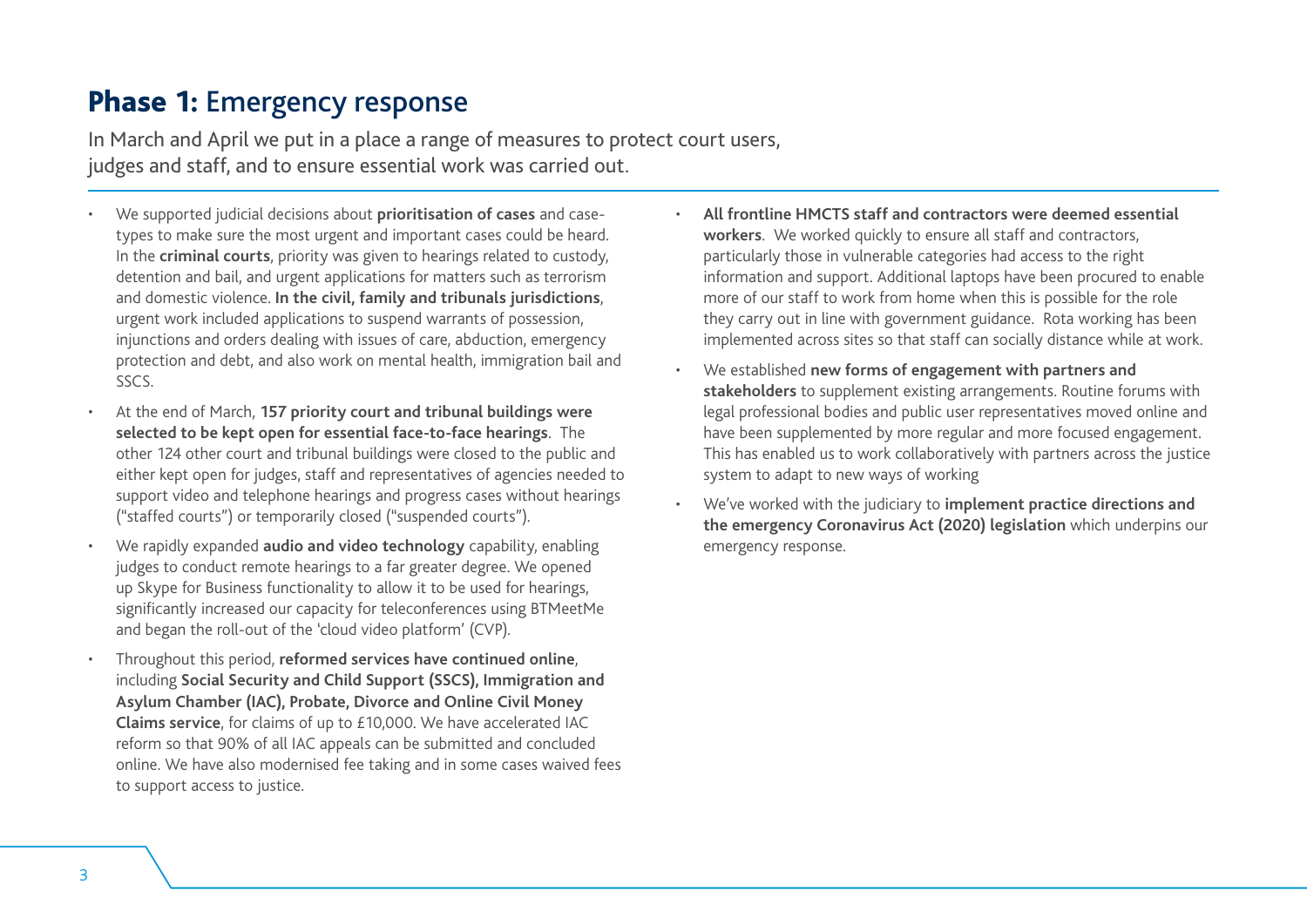### <span id="page-4-0"></span>Phase 2: Rapidly recovering our operations

In our initial response we worked with the judiciary to support them in prioritising the most urgent and important matters. We are now working with the judiciary to increase the volume of hearings conducted across all jurisdictions with the aim of getting back to and then above pre-covid levels in each jurisdiction.

It is clear that while physical distancing restrictions remain in place, we will not be able to work 'as normal': fewer court and tribunal hearing rooms can be used, and cases cannot be listed as efficiently as usual (because the court estate cannot safely accommodate pre-Covid levels of use), and we cannot safely have all staff working in their normal locations. We will continue to reflect wider government advice on issues relating to physical distancing and other restrictions in our operational plans and changes to guidance will affect how quickly we are able to recover.

Judges, staff and users have therefore been working closely together as we have developed some more radical steps which we will need to implement to be able to recover our operations, and to ensure people will continue to be able to seek and secure justice through the courts and tribunals.

**We are planning a range of measures across jurisdictions, including to:**



We will also keep under review further options that will enable more hearings to take place whilst social distancing restrictions remain in place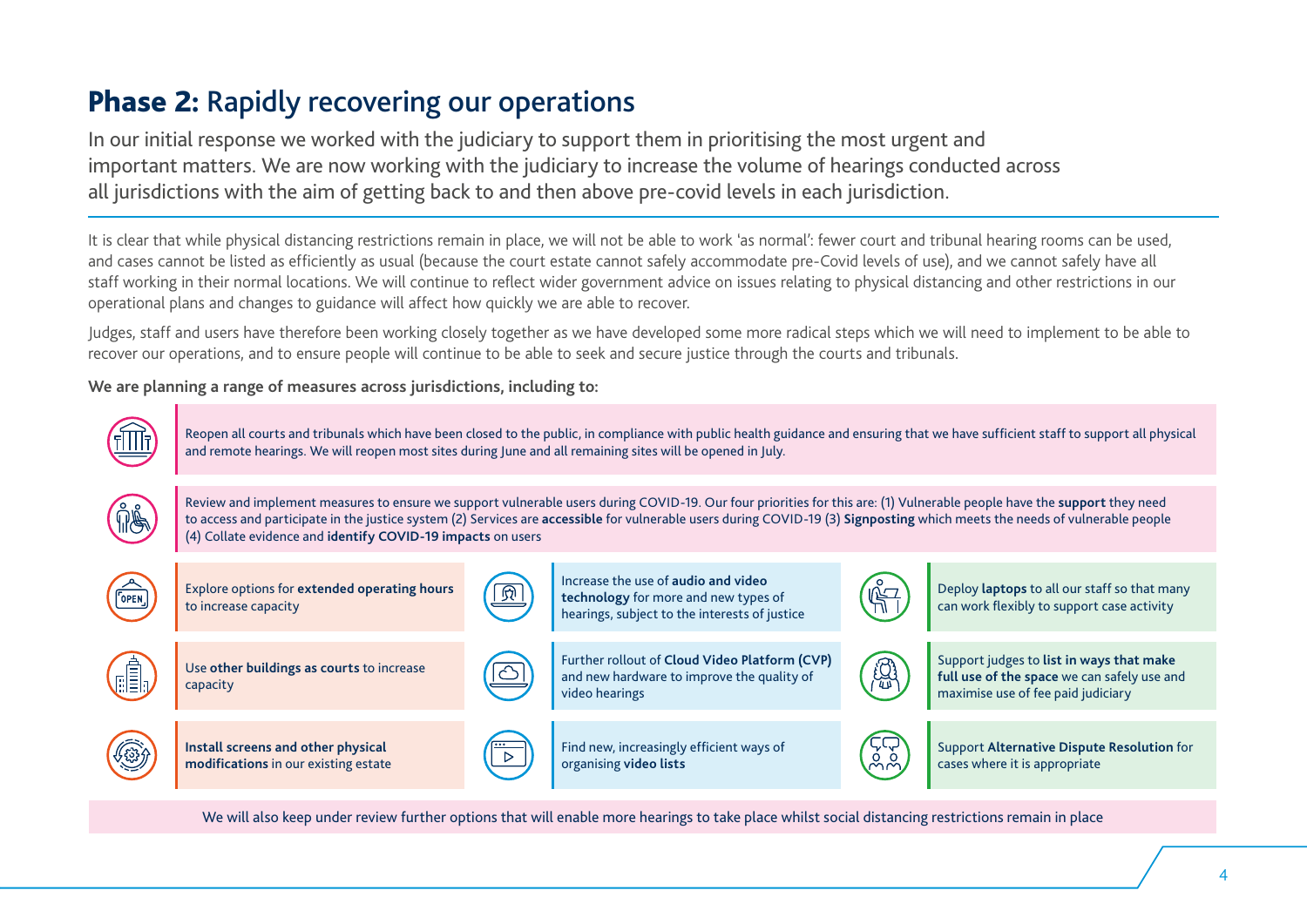## <span id="page-5-0"></span>The building blocks to recovery

|                                                       | June                                                                                                                       | <b>July</b>                                                                                                                                                 | <b>August</b>                                                                        | Autumn and beyond                                                                                                                            |  |  |
|-------------------------------------------------------|----------------------------------------------------------------------------------------------------------------------------|-------------------------------------------------------------------------------------------------------------------------------------------------------------|--------------------------------------------------------------------------------------|----------------------------------------------------------------------------------------------------------------------------------------------|--|--|
| <b>Physical capacity</b>                              | Commence reopening of staffed and suspended courts                                                                         |                                                                                                                                                             |                                                                                      |                                                                                                                                              |  |  |
|                                                       |                                                                                                                            | Complete reopening all staffed and suspended courts                                                                                                         |                                                                                      |                                                                                                                                              |  |  |
|                                                       |                                                                                                                            | Install screens and other physical modifications in our existing estate                                                                                     |                                                                                      |                                                                                                                                              |  |  |
|                                                       |                                                                                                                            | Review total available capacity across courts and tribunals and maximise use of space for hearings in all jurisdictions in line with public health guidance |                                                                                      |                                                                                                                                              |  |  |
|                                                       |                                                                                                                            | Survey the market for additional venues to increase capacity                                                                                                |                                                                                      |                                                                                                                                              |  |  |
|                                                       |                                                                                                                            |                                                                                                                                                             | Start to operate in some alternative C&T venues                                      |                                                                                                                                              |  |  |
|                                                       |                                                                                                                            |                                                                                                                                                             |                                                                                      | Roll out to more alternative venues                                                                                                          |  |  |
|                                                       |                                                                                                                            |                                                                                                                                                             | Start to have extended operating hours of courts to increase the number of sittings. |                                                                                                                                              |  |  |
|                                                       |                                                                                                                            |                                                                                                                                                             |                                                                                      | Expand extended operating hours to support Covid-19 recovery                                                                                 |  |  |
|                                                       | Testing new recording functionality in Cloud Video Platform (CVP) is extended to Civil and Family jurisdiction             |                                                                                                                                                             |                                                                                      |                                                                                                                                              |  |  |
|                                                       |                                                                                                                            | Roll out CVP recording to Tribunals, enabling greater user of CVP across all Tribunals settings                                                             |                                                                                      |                                                                                                                                              |  |  |
|                                                       | Ensure that more than 70% of staff have access to laptops, enabling them to work from home                                 |                                                                                                                                                             |                                                                                      |                                                                                                                                              |  |  |
|                                                       | Expand pilots in Online Civil Money Claims to an additional eleven county courts                                           |                                                                                                                                                             |                                                                                      |                                                                                                                                              |  |  |
| <b>Technology</b>                                     |                                                                                                                            | Complete CVP roll out into all Crown and Magistrates' courts                                                                                                |                                                                                      |                                                                                                                                              |  |  |
|                                                       |                                                                                                                            | Make CVP more widely available across Civil and Family jurisdictions                                                                                        |                                                                                      |                                                                                                                                              |  |  |
|                                                       |                                                                                                                            | Introduce HMCTS video hearings service pilot (part of the Reform Programme) in Tax and Property Tribunal Chambers                                           |                                                                                      |                                                                                                                                              |  |  |
|                                                       |                                                                                                                            |                                                                                                                                                             |                                                                                      | Reform Programme-led delivery of national rollout of new online case management system<br>replacing Ethos for Employment Tribunals           |  |  |
|                                                       |                                                                                                                            |                                                                                                                                                             |                                                                                      | Reform Programme-led delivery of end to end online service for Universal Credit claims in SSCS                                               |  |  |
|                                                       |                                                                                                                            |                                                                                                                                                             |                                                                                      | Reform Programme-led recommencing roll out of the new online public law service so that we can<br>progress care and supervision cases online |  |  |
| (Judiciary, staff and partners)<br>Capacity<br>People | Increase staffing to ensure sufficient capacity for remote hearings, extended operating hours and operating from new sites |                                                                                                                                                             |                                                                                      |                                                                                                                                              |  |  |
|                                                       | Maximise judicial capacity, including the full use of fee paid judiciary                                                   |                                                                                                                                                             |                                                                                      |                                                                                                                                              |  |  |
|                                                       |                                                                                                                            | Engage with key partners on ability to step-up hearings as we expand capacity                                                                               |                                                                                      |                                                                                                                                              |  |  |
|                                                       |                                                                                                                            |                                                                                                                                                             | Support the judiciary where appropriate to review listing business priorities        |                                                                                                                                              |  |  |
|                                                       |                                                                                                                            |                                                                                                                                                             | Recommence possession cases following expiration of the current stay                 |                                                                                                                                              |  |  |
|                                                       |                                                                                                                            |                                                                                                                                                             |                                                                                      | Lift the current pause on bailiffs and criminal enforcement                                                                                  |  |  |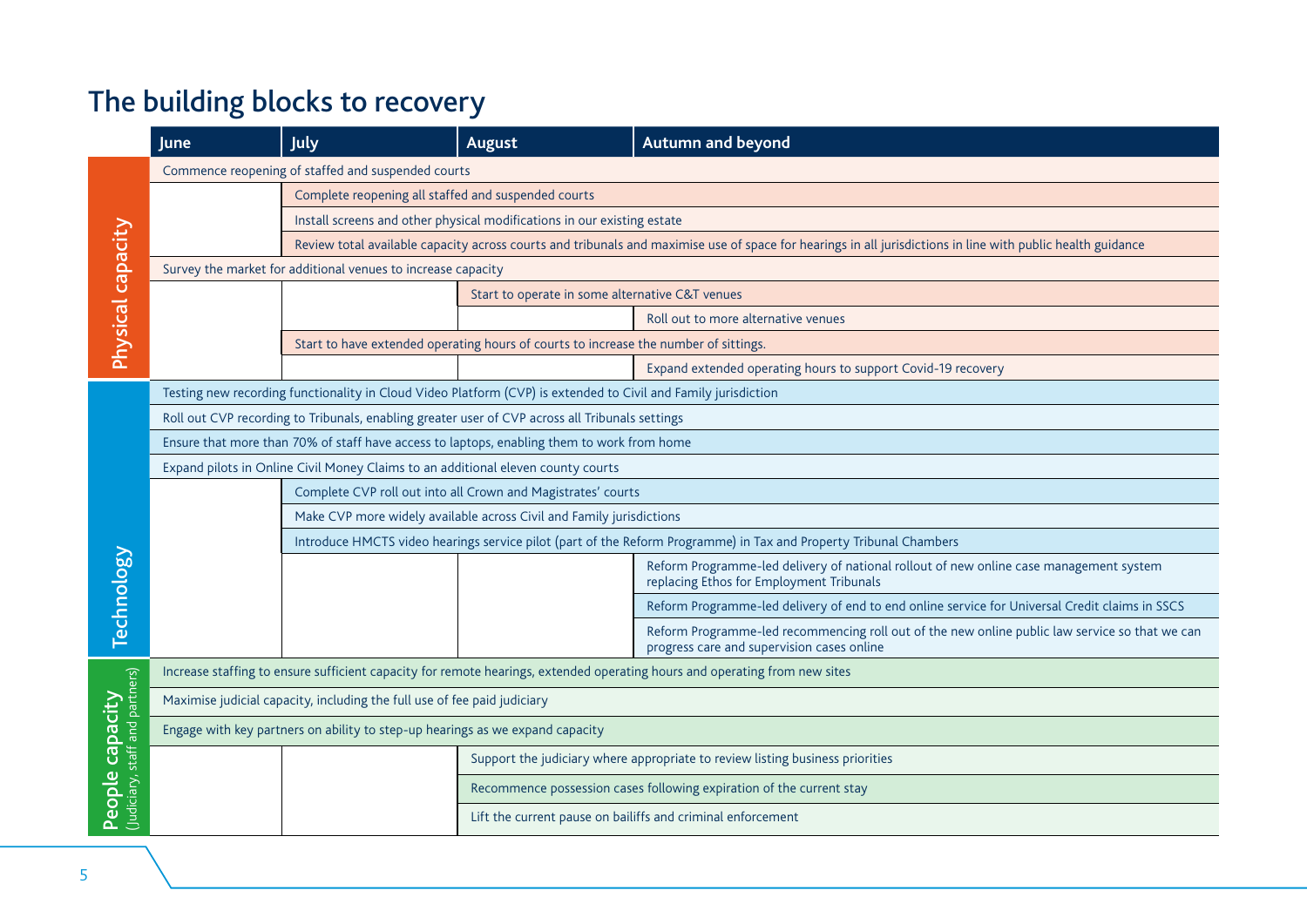#### <span id="page-6-0"></span>Our approach reflects the challenges in each jurisdiction

| <b>Criminal</b>                                                                                                                                                                                                                                                                                                                                                                                                                                                                      | <b>Civil</b>                                                                                                                                                                                                                                                                                                                                                                                                                                                 | Family                                                                                                                                                                                                                                                               | <b>Tribunals</b>                                                                                                                                                                                                                                                                                                                                       |
|--------------------------------------------------------------------------------------------------------------------------------------------------------------------------------------------------------------------------------------------------------------------------------------------------------------------------------------------------------------------------------------------------------------------------------------------------------------------------------------|--------------------------------------------------------------------------------------------------------------------------------------------------------------------------------------------------------------------------------------------------------------------------------------------------------------------------------------------------------------------------------------------------------------------------------------------------------------|----------------------------------------------------------------------------------------------------------------------------------------------------------------------------------------------------------------------------------------------------------------------|--------------------------------------------------------------------------------------------------------------------------------------------------------------------------------------------------------------------------------------------------------------------------------------------------------------------------------------------------------|
| The Crown Court has been particularly<br>affected by the Covid-19 pandemic due to<br>the challenges of conducting jury trials while<br>maintaining social distancing although we<br>have begun to recommence these where<br>we can safely do so. More radical action<br>will be needed to get back to pre COVID-19<br>capacity and start reducing the number of<br>outstanding cases. Work is underway which<br>will help us get back to full capacity in the<br>Magistrates' Court. | Civil receipts have dropped sharply, as<br>many of those who make bulk claims (often<br>utility companies chasing unpaid bills)<br>have suspended their activities; disposals<br>also dropped as we reduced in-person<br>hearings, though thousands of audio and<br>video hearings have taken place. The<br>Business and Property Court has maintained<br>administrative performance throughout and<br>has no backlogs outside standard turnaround<br>times. | In Family, the most urgent cases continued<br>to be heard throughout, by whatever means<br>necessary; rapid research has then helped to<br>inform practice in which cases can justly be<br>done remotely, and which need all or some<br>parties to attend in person. | Many Tribunals have been able to switch to<br>online and video working as an ongoing part<br>of our response to ensure access to justice for<br>all users, which has limited the impact. For<br>example, our reforms in the Immigration and<br>Asylum Chamber have allowed all parties to<br>work online.                                              |
| We are currently focusing on:                                                                                                                                                                                                                                                                                                                                                                                                                                                        | We are currently focusing on:                                                                                                                                                                                                                                                                                                                                                                                                                                | We are currently focusing on:                                                                                                                                                                                                                                        | We are currently focusing on:                                                                                                                                                                                                                                                                                                                          |
| Restarting jury trials in more courts each<br>week.                                                                                                                                                                                                                                                                                                                                                                                                                                  | Increasing listing for cases across county<br>courts.                                                                                                                                                                                                                                                                                                                                                                                                        | Increasing capacity for physical hearings so<br>that complex contested cases not suitable for<br>hearing remotely are heard. These hearings<br>may be fully attended in person, or may be                                                                            | Accelerating planned reforms that will<br>help manage cases more effectively during<br>Covid-19 in the Employment Tribunal and<br>Employment Appeal Tribunal.                                                                                                                                                                                          |
| Continuing to prepare cases intensively so<br>that wherever it's in the interests of justice,<br>cases can be resolved rapidly without a full<br>trial.                                                                                                                                                                                                                                                                                                                              | Testing the use of Cloud Video Platform so<br>that all courts are covered by the end of July.                                                                                                                                                                                                                                                                                                                                                                | 'hybrid' (where some parties attend and the<br>remainder engage remotely) to support social<br>distancing.                                                                                                                                                           | Using flexibilities introduced for Tribunals<br>through temporary rules and emergency<br>practice directions by the Senior President.<br>This includes cross-assignment of judges<br>across the first tier Tribunal, provisions<br>relating to recording and remote hearings<br>and provisions to allow for more appeals to<br>be heard on the papers. |
| Continuing to increase listing in Magistrates'<br>Courts to hear full range of work in line with<br>the listing guidance issued by the judiciary.                                                                                                                                                                                                                                                                                                                                    | Working with the judiciary, Ministry of<br>Justice, Ministry of Housing, Communities<br>and Local Government and third sector<br>representatives to plan recommencing of<br>possession cases in August.                                                                                                                                                                                                                                                      | Encouraging uptake of online channels for<br>Divorce and Probate where possible.                                                                                                                                                                                     |                                                                                                                                                                                                                                                                                                                                                        |
|                                                                                                                                                                                                                                                                                                                                                                                                                                                                                      | Transfer some costs assessments to the Legal<br>Aid Agency (following consultation).                                                                                                                                                                                                                                                                                                                                                                         |                                                                                                                                                                                                                                                                      | Establishing a pilot of the HMCTS video<br>hearings service in the First tier Tribunal<br>Property and Tax Chambers.                                                                                                                                                                                                                                   |

The judiciary have published advice and guidance across all jurisdictions in response to the pandemic [here,](https://www.judiciary.uk/coronavirus-covid-19-advice-and-guidance) including listing priorities and new practice directions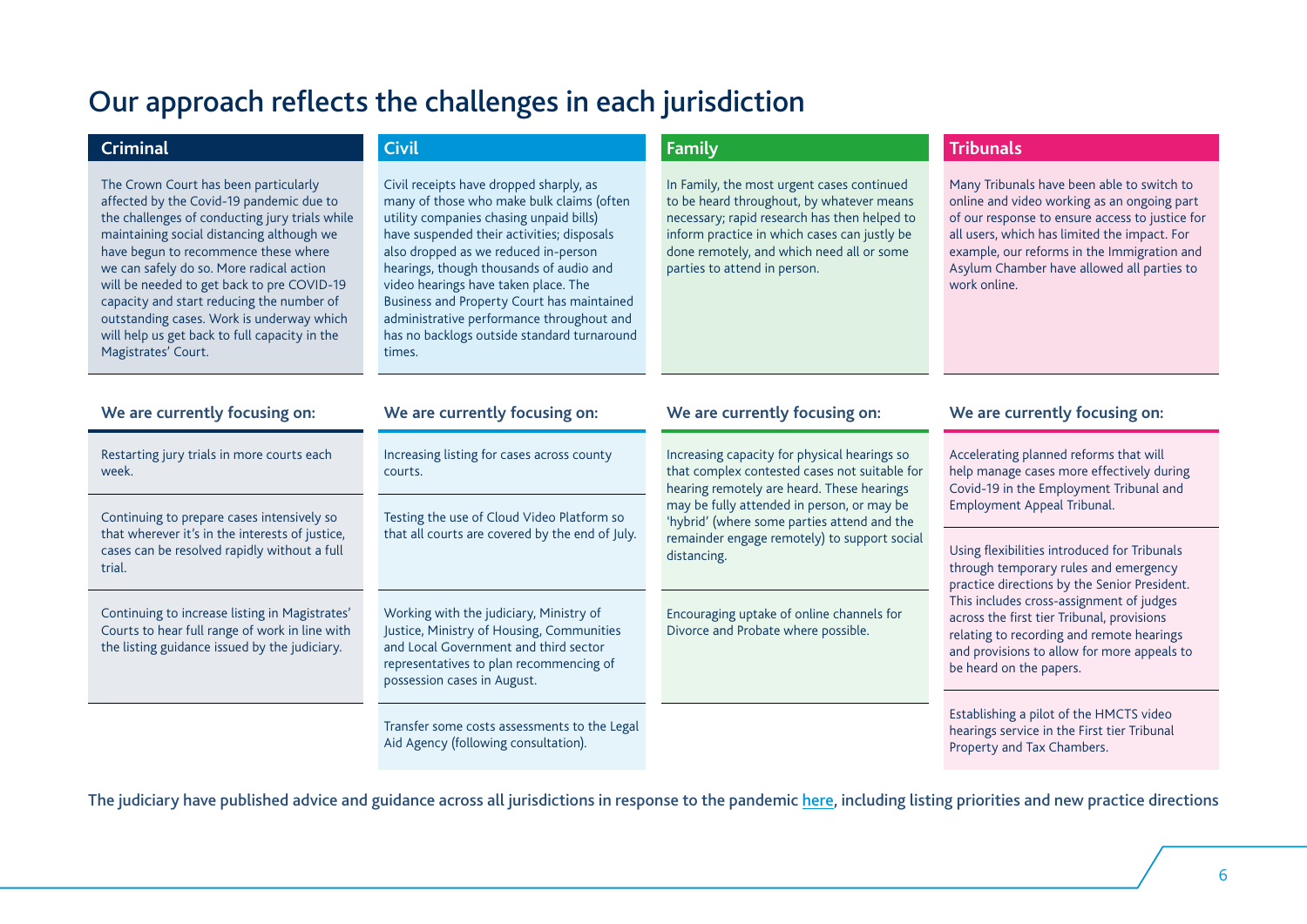#### <span id="page-7-0"></span>Phase 3: Completing our recovery and looking to the future

The third phase of our response is focused on completing our recovery. We will also make sure that we learn lessons from what has happened in our response to the Covid-19 pandemic in order to build in additional resilience to our operating model. The Covid-19 pandemic has reinforced the importance of Reform and modernisation of the justice system, as those services which have already been modernised proved more resilient to the challenges.

We will continue the broad range of measures to increase capacity to handle more work and hear more cases than the volume coming in, in order to reduce backlogs and waiting times to a sustainable level. This is likely to happen at different times in particular jurisdictions.

We will also look to the future - the unprecedented nature of this public health emergency has required us to adopt new ways of working without the preparation that would normally take place, and under conditions that have not previously been tested. We need to continue to ensure that technology recently introduced or expanded works effectively for all participants in court or tribunal proceedings. It is clear that some changes will be time-limited and will stop with the end of the pandemic, while others may be useful in the longer term. We will:

- Listen to feedback from judges, staff and users to improve the way we work in the short term, and gather data and other evidence to support continuous improvement. Surveys conducted after the first weeks of the pandemic have already resulted in some adjustments.
- With the judiciary, review the measures we put in place to respond to Covid-19 to identify which should be adopted and/or adapted in the longer-term. Final decisions will be made by the Lord Chancellor, Lord Chief Justice and Senior President of Tribunals in line with their statutory responsibilities for the effective governance, financing and operation of HMCTS.

Implementation of the courts and tribunals Reform Programme is continuing alongside the pandemic response. The lessons learned will help inform the next phases of modernisation, building on the existing principles and plans, and making best use of the incredible work done to keep the courts and tribunals operating, in the best interests of justice, throughout the pandemic.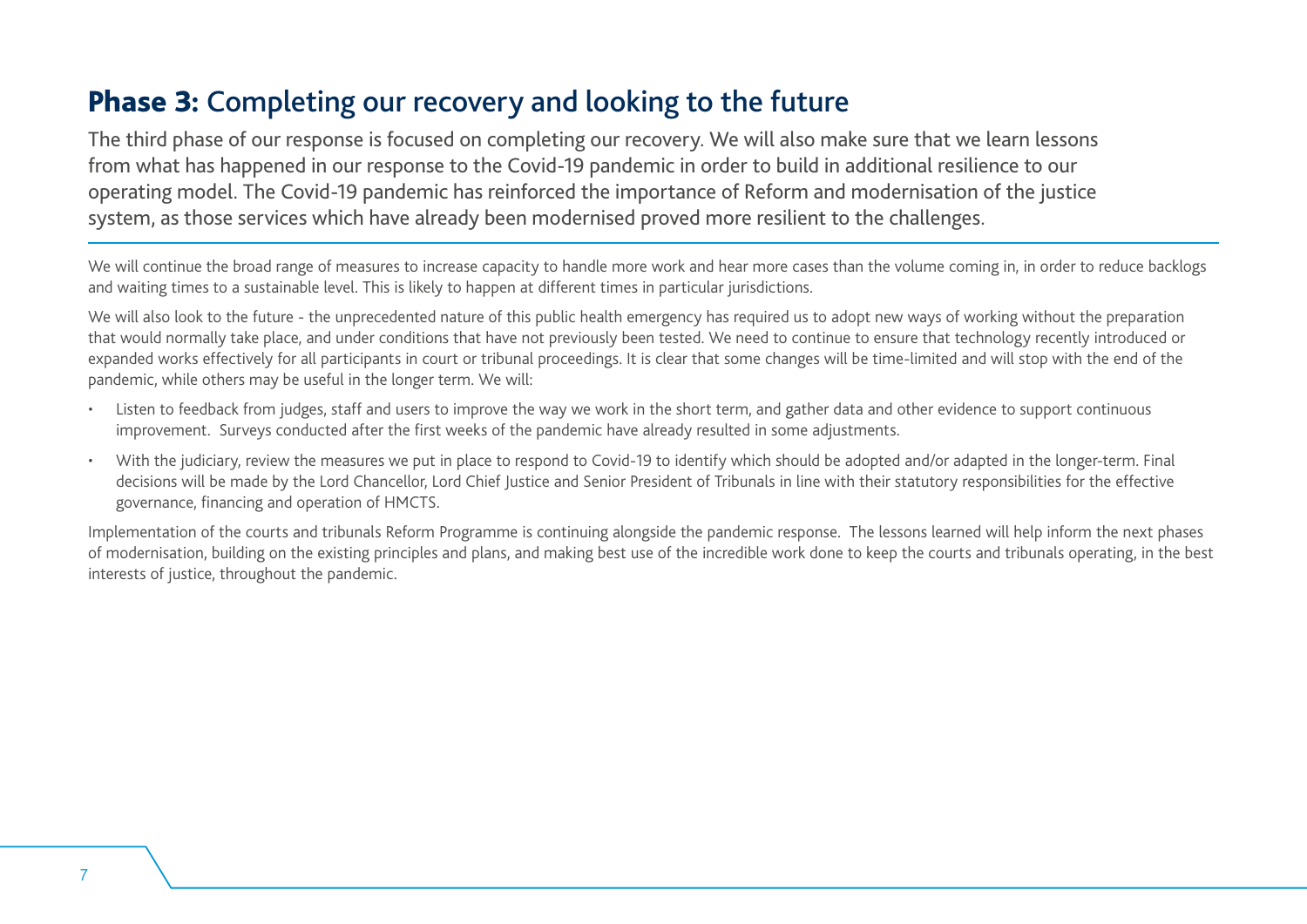#### <span id="page-8-0"></span>Annex: further information

The judiciary have published advice and guidance across all jurisdictions in response to the pandemic [here,](https://www.judiciary.uk/coronavirus-covid-19-advice-and-guidance/) including listing priorities and new practice directions.

For transparency, [Management Information\\*](https://www.gov.uk/government/statistical-data-sets/hmcts-weekly-management-information-during-coronavirus-march-to-may-2020) used by HMCTS for understanding workload volumes and timeliness at a national level during coronavirus (COVID-19) is being published.

In the coming weeks, all remaining courts and tribunals buildings will be reopened. The [courts and tribunals tracker](https://www.gov.uk/guidance/courts-and-tribunals-tracker-list-during-coronavirus-outbreak) is regularly updated to show which buildings are open. Every site has gone through a thorough [risk-assessment](https://www.gov.uk/guidance/coronavirus-covid-19-courts-and-tribunals-planning-and-preparation#assessing-and-managing-coronavirus-risk) to ensure it is Covid-secure.

We are planning to open additional temporary courts in order to increase our capacity and will publish details in due course.

We will be publishing more detailed plans for criminal courts and for civil, family and tribunals jurisdictions in the coming weeks. These will be available on gov.uk. We are also reviewing and implementing measures to ensure all vulnerable users are supported effectively to ensure they can access services and participate fully in hearings. This action plan will also be available on gov.uk.

\*Management information is taken from our systems to inform daily operational decisions. It is not the same as official statistics, which are subject to more rigorous standards of analysis.